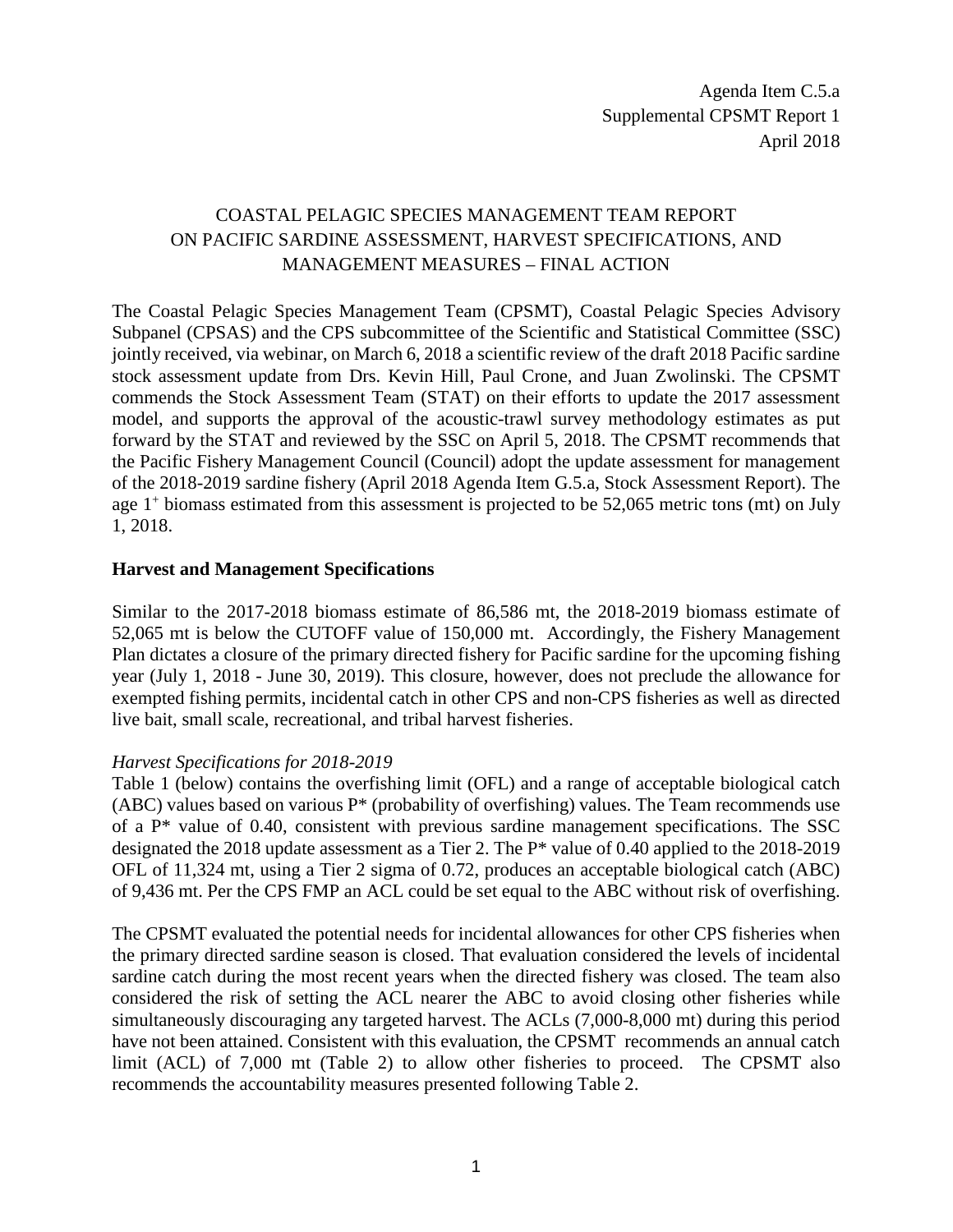The Quinault Indian Nation request of 800 mt, the EFP research set-asides, the live bait fishery, and other minimal sources of mortality, such as recreational take and minor directed fishing, will be accounted for against the ACL. The Council previously approved the EFP requests for Pacific sardine research set-aside of 600 mt and 10 mt (April 2018 Agenda Item C.2).

Coastwide incidental non-tribal landings for the 2017-2018 season through April 5, 2018 total 280.8 mt, while the Quinault Indian Nation reports zero catch.

|  | Table 1. Pacific sardine harvest formulae for 2018-2019 |
|--|---------------------------------------------------------|
|--|---------------------------------------------------------|

| Harvest Control Rule Formulas                                                                                                 |                       |  |                            |  |  |  |                                                     |       |
|-------------------------------------------------------------------------------------------------------------------------------|-----------------------|--|----------------------------|--|--|--|-----------------------------------------------------|-------|
| OFL = BIOMASS * $E_{\text{MSY}}$ * DISTRIBUTION; where $E_{\text{MSY}}$ is bounded 0.00 to 0.25                               |                       |  |                            |  |  |  |                                                     |       |
| $ABC_{D\text{-}stat}$ = BIOMASS * BUFFER <sub>patar</sub> * $E_{MSV}$ * DISTRIBUTION; where $E_{MSV}$ is bounded 0.00 to 0.25 |                       |  |                            |  |  |  |                                                     |       |
| HG = (BIOMASS - CUTOFF) * FRACTION * DISTRIBUTION; where FRACTION is $E_{MSS}$ bounded 0.05 to 0.20                           |                       |  |                            |  |  |  |                                                     |       |
|                                                                                                                               |                       |  | Harvest Formula Parameters |  |  |  |                                                     |       |
| $B IOMASS$ (ages $1+, mt$ ) 52,065                                                                                            |                       |  |                            |  |  |  |                                                     |       |
|                                                                                                                               |                       |  |                            |  |  |  | P-star 0.45 0.40 0.35 0.30 0.25 0.20 0.15 0.10 0.05 |       |
| ABC Buffer <sub>(Simma 0.415)</sub> 0.94924 0.90030 0.85237 0.80462 0.75609 0.70548 0.65074 0.58787 0.50568                   |                       |  |                            |  |  |  |                                                     |       |
| ABC Buffer <sub>Tier</sub> , 0.91350 0.83326 0.75773 0.68553 0.61531 0.54555 0.47415 0.39744 0.30596                          |                       |  |                            |  |  |  |                                                     |       |
| CalCOFISST (2015-2017) 16.6435                                                                                                |                       |  |                            |  |  |  |                                                     |       |
|                                                                                                                               | $E_{\text{MSY}}$ 0.25 |  |                            |  |  |  |                                                     |       |
| FRACTION 0.20                                                                                                                 |                       |  |                            |  |  |  |                                                     |       |
| CUTOFF (mt) 150,000                                                                                                           |                       |  |                            |  |  |  |                                                     |       |
| DISTRIBUTION (U.S.) 0.87                                                                                                      |                       |  |                            |  |  |  |                                                     |       |
| Harvest Control Rule Values (MT)                                                                                              |                       |  |                            |  |  |  |                                                     |       |
|                                                                                                                               | $OFL = 11,324$        |  |                            |  |  |  |                                                     |       |
| ABC <sub>(Sizma 0.415)</sub> = 10,749 10,195 9,652 9,112 8,562 7,989 7,369 6,657 5,726                                        |                       |  |                            |  |  |  |                                                     |       |
| $ABC_{Tier,2} = 10,345$ 9,436 8,581 7,763 6,968 6,178 5,369 4,501                                                             |                       |  |                            |  |  |  |                                                     | 3,465 |
| $HG =$                                                                                                                        | $\bf{0}$              |  |                            |  |  |  |                                                     |       |

|  |  | Table 2. 2018-19 calculated OFL and ABC and CPSMT recommended ACL |
|--|--|-------------------------------------------------------------------|
|--|--|-------------------------------------------------------------------|

| <b>Biomass</b>     | 52,065 mt |
|--------------------|-----------|
| OFL                | 11,324 mt |
| $P^*$ Buffer       | 0.4       |
| ABC <sub>0.4</sub> | 9,436 mt  |
| <b>ACL</b>         | 7,000 mt  |

## **List of CPSMT-Recommended Accountability Measures**

The following would be automatic in season actions for CPS fisheries:

• An incidental per landing allowance of 40 percent Pacific sardine in non-treaty CPS fisheries until a total of 2,500 mt of Pacific sardine are landed.